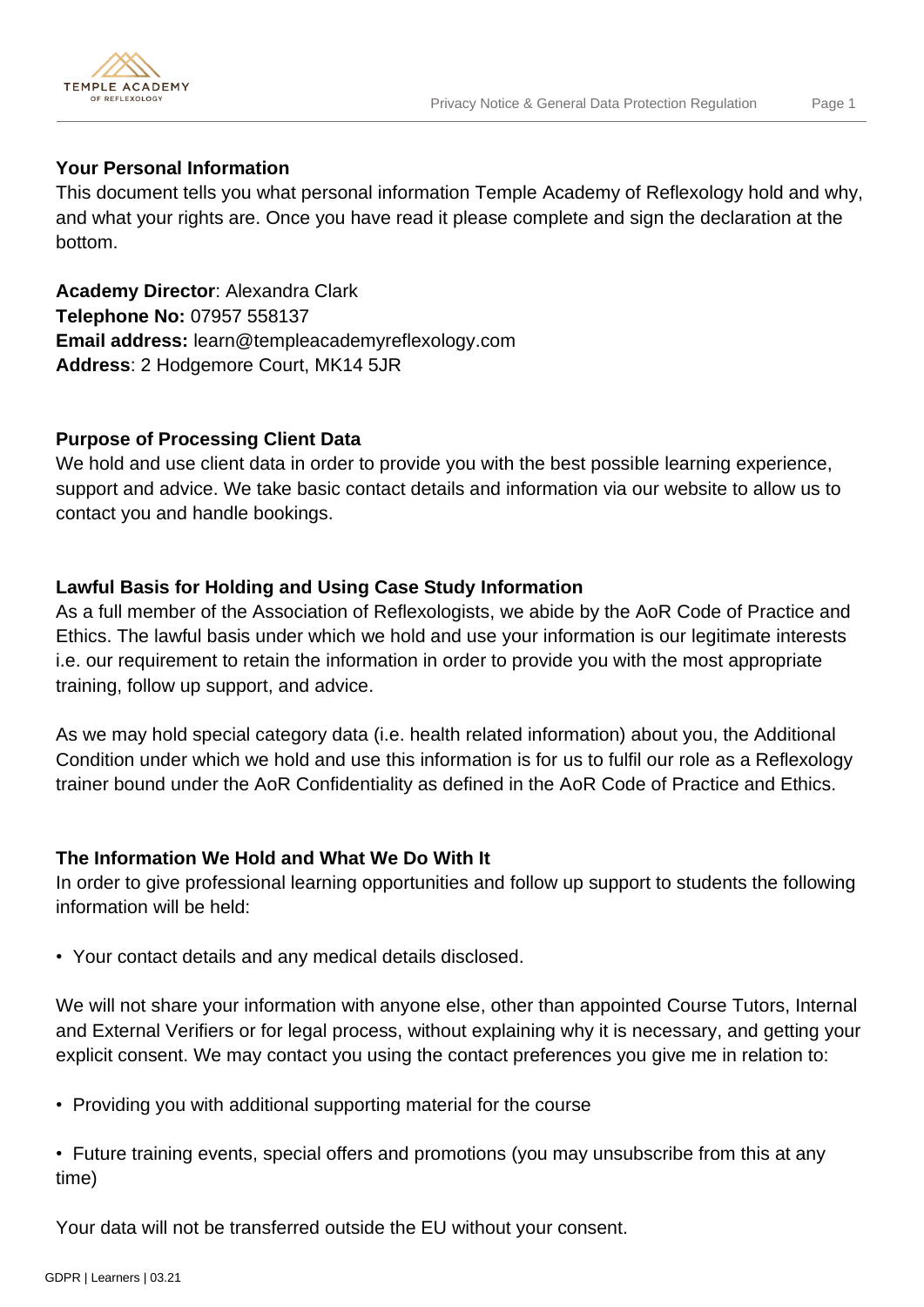

## **How Long We Retain Your Information For**

We will keep your personal information for seven years.

### **Protecting Your Personal Data**

We are committed to ensuring that your personal data is secure. In order to prevent unauthorised access or disclosure, we have put in place appropriate technical, physical and managerial procedures to safeguard and secure the information we collect from you.

#### **Your Rights**

GDPR gives you the following rights:

- The right to be informed: to know how your information will be held and used (this notice).
- The right of access: to see our records of your personal information, so you know what is held about you and can verify it.
- The right to rectification: to tell us to make changes to your personal information if it is incorrect or incomplete.
- The right to be forgotten: for you to request us to erase any information we hold about you
- The right to restrict processing of personal data: you have the right to request limits on how we use your personal information
- The right to data portability: under certain circumstances you can request a copy of personal information held electronically so you can reuse it in other systems.
- The right to object: to be able to tell us you don't want us to use certain parts of your information, or only to use it for certain purposes.
- Rights in relation to automated decision-making and profiling.
- The right to lodge a complaint with the Information Commissioner's Office: to be able to complain to the ICO if you feel your details are not correct, if they are not being used in a way that you have given permission for, or if they are being stored when they don't have to be.

Full details of your rights can be found at https://ico.org.uk/for-organisations/guide-to-the-generaldata-protection-regulation-gdpr/individual-rights/. If you wish to exercise any of these rights, please use the contact details given above.

If you are dissatisfied with the response you can complain to the Information Commissioner's Office; their contact details are at: www.ico.org.uk